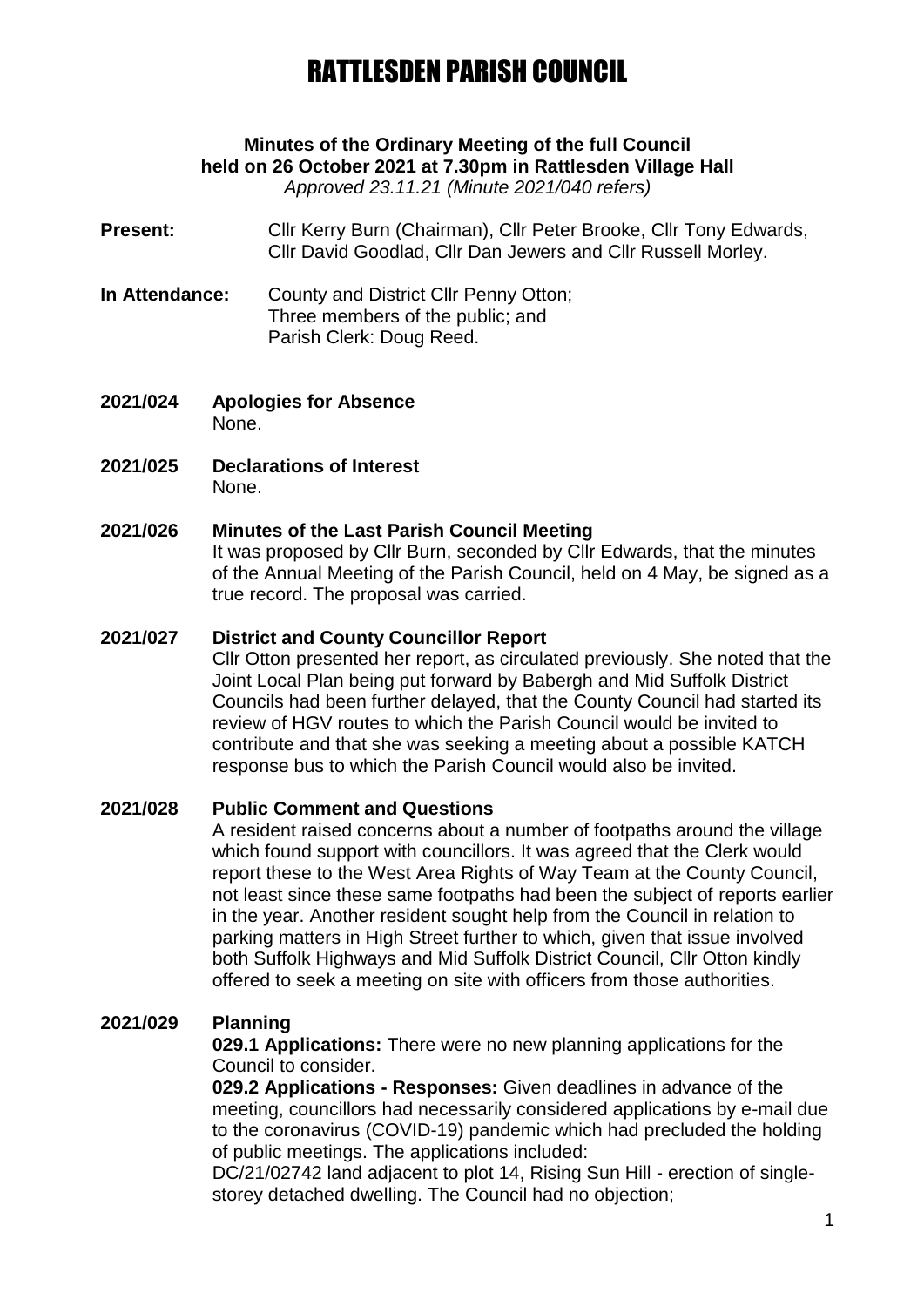DC/21/02461 land to the west of 10 Top Road - to vary (Condition 2 - Approved Plans and Documents), (Condition 8 - Provision of Visibility Splays) and (Condition 9 - Provision of Parking) of Planning Permission DC/18/02258 Dated: 19/12/2018 - erection of eight dwellings, garaging and new access - to allow splitting plots 5/6 & 7/8 into detached dwellings and to revise road layout. The Council had no objection;

DC/21/02349 Ridges, High Town Green - erection of three tourism lodges. The Council had no objection;

DC/21/02949 5 Old Hall Meadow - erection of first floor rear extension. The Council had no objection;

DC21/02597 Bruges Cottage, Lower Road - creation of external door opening at first floor level; re-roofing west wing in slate tiles; installing five conservation rooflights; construction of three dormer windows to rear elevation (one to replace existing rooflight) - revised scheme approved under DC/21/00966 (two additional rear dormer windows proposed). The Council had no objection;

DC/21/01381 Glebe House, Workhouse Lane - works to trees in a Conservation Area - fell one horse chestnut. The Council had no objection; DC/21/02513 Peal Cottage, Church Path - erection of a replacement outbuilding for purposes incidental to the enjoyment of the existing property (following demolition of existing outbuilding). The Council had no objection but noted on-going access concerns and requested the application of some conditions should planning approval be granted;

DC/21/03148 and DC/21/03149 Avis House, Lower Road - erection of single-storey rear extension and new patio doors; and Listed Building Consent. The Council had no objection;

DC/21/03327 Walnut Tree Farm, Mitchery Lane - change of use, conversion and extension of barn to form live work unit. The Council had no objection;

DC/21/03316 Hillside Cottage, Birds Green - erection of single-storey rear extension to existing sun room. The Council had no objection;

DC/21/04253 Rattlesden Church of England Primary Academy - erection of 2.4m high fence to parts of the site boundary and side entrance gate. The Council had no objection;

DC/21/04679 plot 1, land on the west side of Rising Sun Hill - erection of one detached dwelling and garage (appearance amendments to 2194/16). The Council had no objection;

DC/21/04963 Glebelands House, High Street - works to trees in a Conservation Area - reduce height of one mature multi-stemmed sequoia circa 10m-15m and remove some lower branches. The Council had no objection;

DC21-04871 land to the west of 10 Top Road - application under Section 73 of The Town and Country Planning Act relating to DC/18/02258 previously varied under DC/21/02461 for variation of Condition 2 (Approved plans & documents). The Council had no objection;

DC/21/04289 land to the north-east of Shelland Hall, Shelland - creation of concrete pad and retaining wall for storage of sugar beet and new vehicular access. The Council had no objection;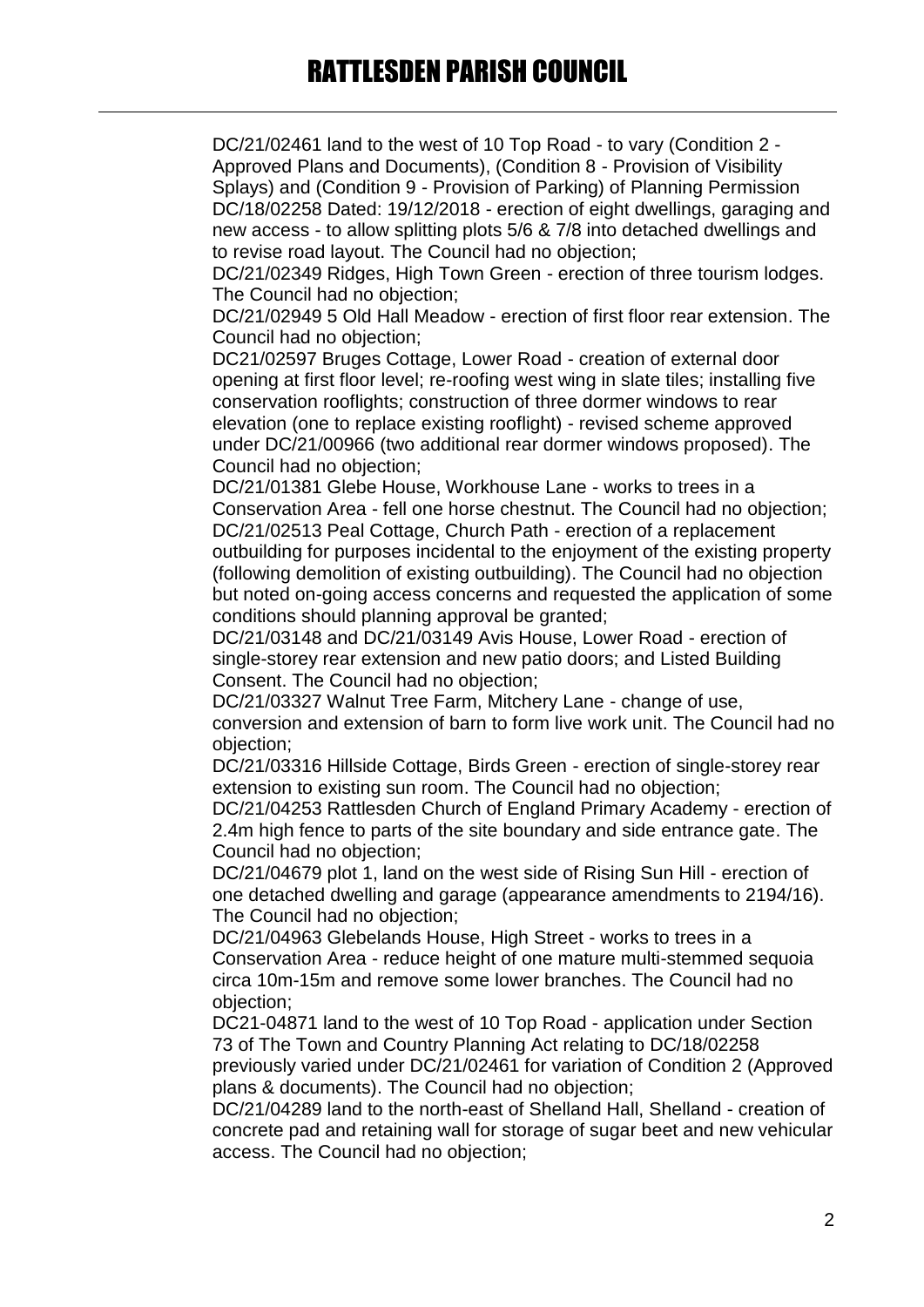DC/21/05635 land to the rear of 6 Pightle Grove and 2, 3 and 4 Wheelwright Green, Rising Sun Hill - use of land as residential gardens. The Council had no objection;

DC/21/05481 Hall Farm Cottage, High Street - Listed Building Consent replacement of one wooden window to rear elevation. The Council had no objection;

DC/21/05368 Howe Wood Cottage, Baby Lane - erection of extension to provide double garage, utility and porch with habitable roof space over and erection of single-storey annexe for elderly relative. The Council had no objection; and

DC/21/03677 field to the north of East Barn, White House Farm, Felsham Road - erection of a detached three-bay tractor shed. The Council objected.

**029.3 Decisions:** It was noted that applications DC/21/04679 plot 1, land on the west side of Rising Sun Hill, DC/21/01579 Clopton Dower House, Clopton Green, DC/21/02415 Glebelands House, High Street, DC/21/02461 land to the west of 10 Top Road, DC/21/02949 5 Old Hall Meadow, DC21/02597 Bruges Cottage, Lower Road, DC/21/01984 Walnut Tree Farm, Mitchery Lane, DC/21/03327 Walnut Tree Farm, Mitchery Lane, DC/21/03677 field to the north of East Barn, White House Farm, Felsham Road, DC/21/04963 Glebelands House, High Street, DC/21/04253 Rattlesden Church of England Primary Academy and DC/21/02349 Ridges, High Town Green had been granted. DC/21/02742 land adjacent to plot 14, Rising Sun Hill and DC/21/03316 Hillside Cottage, Birds Green had been refused.

# **2021/030 Finance**

**030.1 Financial Report:** The report to 30 September was received. It was noted that the TSB current account stood at £16,704.62 and the deposit account at £53,791.99 further to which it was proposed by Cllr Burn, seconded by Cllr Morley, that the reconciliation be approved and duly signed. The proposal was carried.

**030.2 Payments and Income:** It was proposed by Cllr Burn, seconded by Cllr Jewers, that the schedule of payments be approved. The proposal was carried. The schedule comprised not only recent payments and income, but also all transactions authorised by councillors since the Council last met, as follows:

- Litter-picker: salary (June) £172.23;
- Clerk: salary (June) £403.70;
- HMRC: PAYE (June) £101.00;
- Litter-picker: salary (July) £172.23;
- Clerk: salary (July) £403.90;
- HMRC: PAYE (July) £100.80;
- Mr Roger Heard: 447th Bomb Group Memorial grass-cutting (April) £64.00 (Section 137 expenditure);
- Mr Roger Heard: 447th Bomb Group Memorial grass-cutting (May) £64.00 (Section 137 expenditure);
- Mr Roger Heard: 447th Bomb Group Memorial grass-cutting (June) £64.00 (Section 137 expenditure);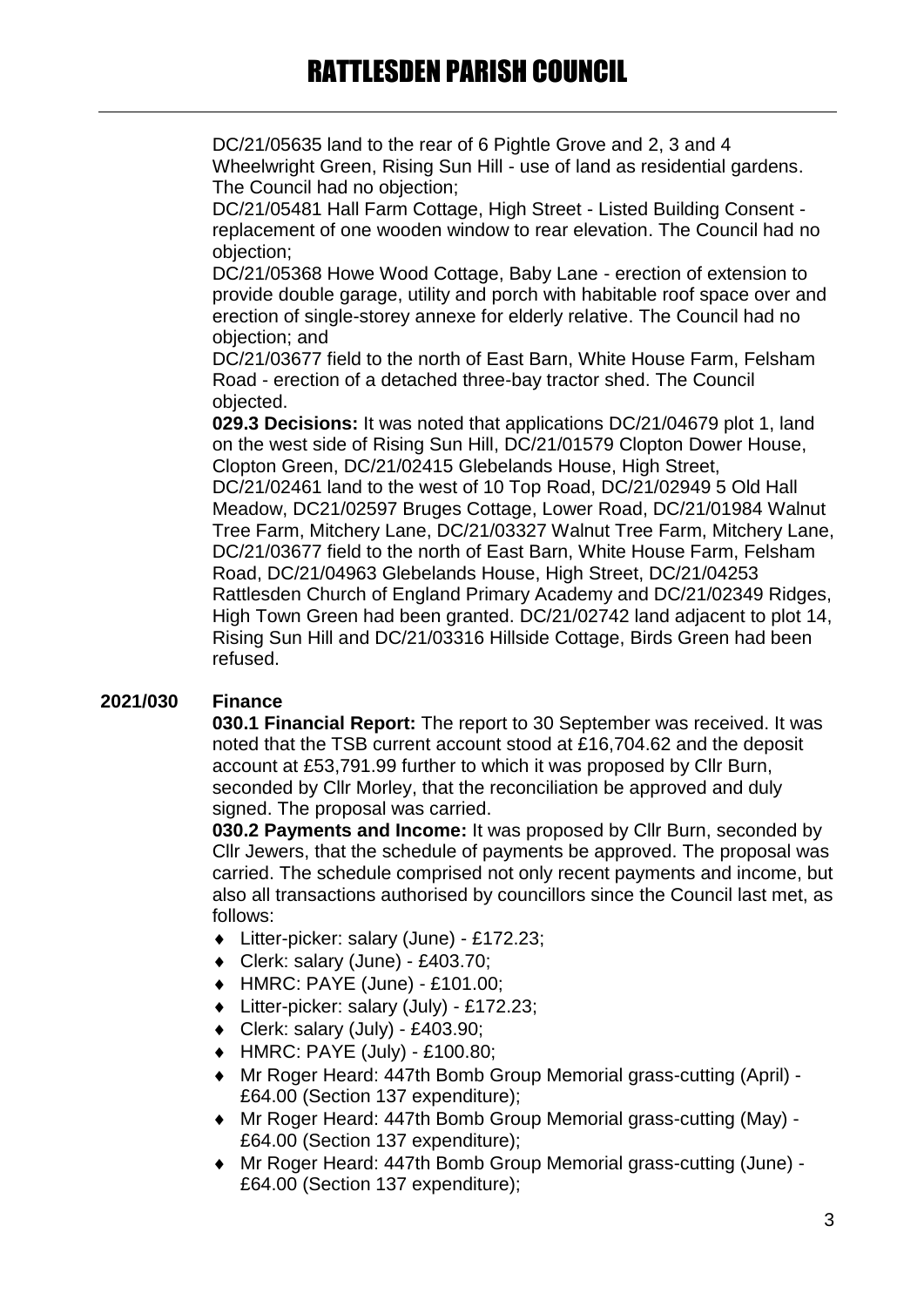- ◆ Mid Suffolk District Council: waste bin emptying service £614.19 + £122.84 VAT;
- Anglian Water Business Ltd (National): Cemetery water £14.90;
- Rattlesden Church of England Primary Academy: grant £4,500.00 (Community Infrastructure Levy funding);
- Community Heartbeat Trust: defibrillator pads £46.00 + £9.20 VAT;
- The Felsham Gardeners: Cemetery and village maintenance (June) £275.00;
- The Felsham Gardeners: Cemetery and village maintenance (July) £275.00;
- Litter-picker: salary (August) £172.23;
- Clerk: salary (August) £403.70;
- HMRC: PAYE (August) £101.00;
- Litter-picker: salary (September) £172.23;
- Clerk: salary (September) £403.70;
- HMRC: PAYE (September) £101.00;
- Mr Roger Heard: 447th Bomb Group Memorial grass-cutting (July) £64.00 (Section 137 expenditure);
- ◆ Mr David Peachey: dog bin repairs £38.00:
- The Felsham Gardeners: Cemetery and village maintenance (August) £275.00;
- The Felsham Gardeners: Cemetery and village maintenance (September) - £275.00;
- Litter-picker: salary (October) £172.23;
- Clerk: salary (October) £403.90;
- HMRC: PAYE (October) £100.80;
- ◆ PP Garden Services: 447th Bomb Group Memorial grass-cutting (September) - £40.00 (Section 137 expenditure);
- Rattlesden Church of England Primary Academy: grant £13,500.00 (Community Infrastructure Levy funding);
- PKF Littlejohn LLP: external audit £200.00 + £40.00 VAT;
- ◆ Came & Company: insurance renewal £427.37;
- ◆ Suffolk County Council: allotment rent £34.00;
- Anglian Water Business Ltd (National): Cemetery water £13.53;
- ◆ Clerk: administrative expenses £48.68;
- Community Heartbeat Trust: defibrillator pads £46.00 + £9.20 VAT; and
- The Felsham Gardeners: Cemetery and village maintenance (October) £275.00.

In addition, it was resolved that the purchase of speeding devices be funded by monies received via the Community Infrastructure Levy (CIL), that £25.00 be donated to the Royal British Legion Poppy Appeal and that £200.00 be made available, also from CIL funding, for the planting of trees on the community land being gifted to the Parish Council. Income received was duly noted as follows:

- TSB: business (deposit) account interest (May) £11.89;
- TSB: business (deposit) account interest (June) £14.60;
- TSB: business (deposit) account interest (July) £13.24;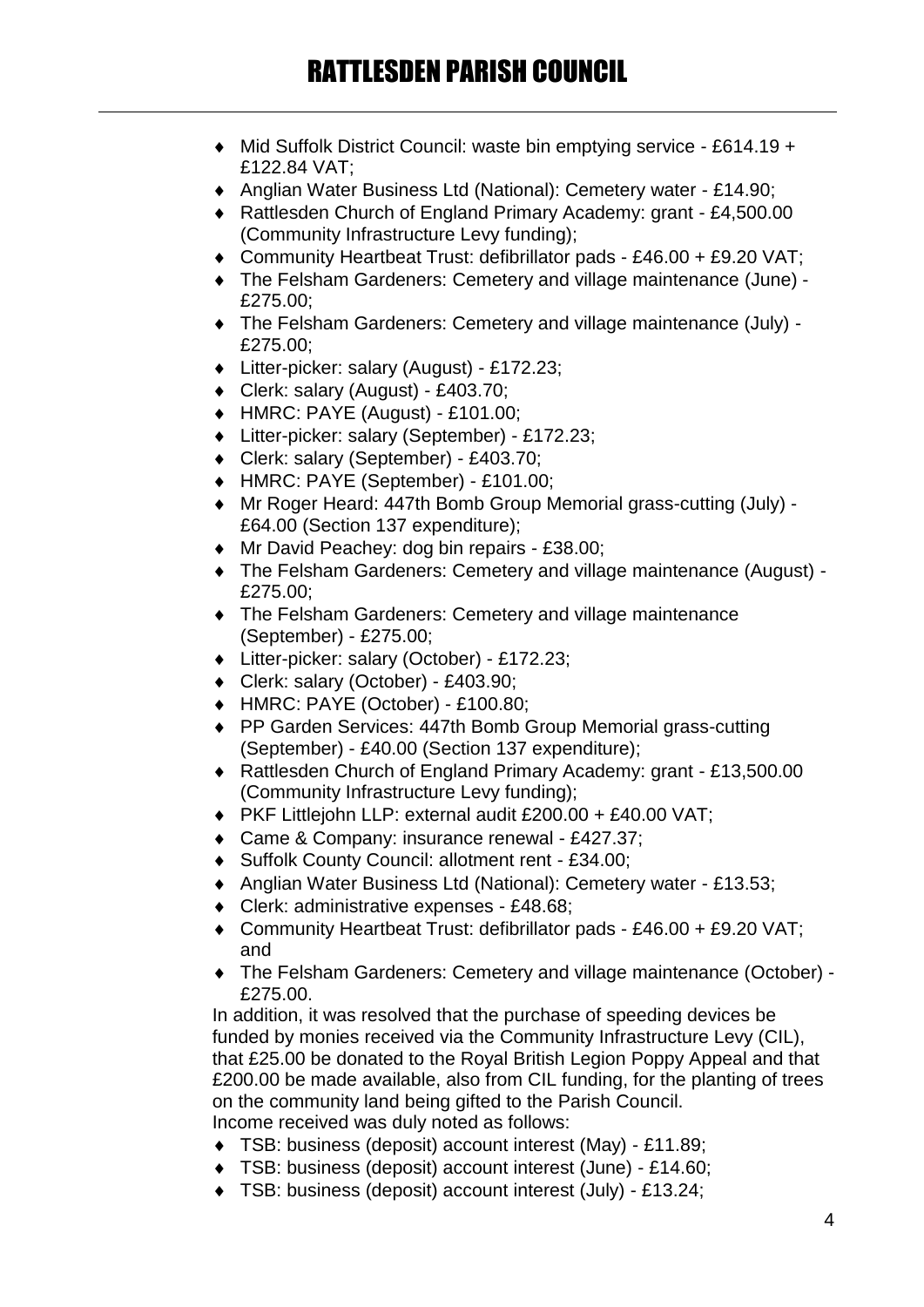- TSB: business (deposit) account interest (August) £13.69;
- Mid Suffolk District Council: cleansing grant (April-June) £231.66;
- ◆ Hanchets: Cemetery fees £75.00;
- TSB: business (deposit) account interest (September) £13.69;
- TSB: business (deposit) account interest (October) £13.25;
- Mid Suffolk District Council: precept (part 2) £10,366.00;
- Mid Suffolk District Council: Community Infrastructure Levy £15,218.98;
- Mid Suffolk District Council: recycling grant (February-July) £314.66;
- Rosedale Funeral Home: Cemetery fees £813.00; and

◆ East of England Co-op Funeral Services: Cemetery fees - £250.00. **030.3 External Audit 2020-2021:** The Annual Governance and Accountability Return 2020-2021 was received by the Council together with the audit opinion given by PKF Littlejohn LLP (external auditors). The Council was pleased to note that no untoward matters had come to the attention of the external auditors. Accordingly, it was resolved that the Annual Return 2020-2021 be approved and accepted.

# **2021/031 Motion to Exclude the Press and Public**

It was resolved to exclude the press and public from the meeting for the agenda item nine on the grounds that, while the decision was of public interest and would need to be recorded formally, the discussion leading to that decision would be likely to involve personal data which it was not in the public interest to disclose and which needed to be properly safeguarded on behalf of the individuals concerned.

# **2021/032 Parish Council Composition**

After careful and due consideration of the candidates, it was resolved that Mr Stephen Atkinson be co-opted to serve on the Council until the next elections in 2023.

# **2021/033 High Street 'No Parking' Sign**

Given that this subject had been discussed and action agreed during public comment and questions, there were no further matters to address.

# **2021/034 Rattlesden Church of England Primary Academy Library Project**

It was confirmed that the second part of the grant, in the sum of £13,500.00, towards the joint project with the Academy had, as agreed by councillors, been paid from Community Infrastructure Levy funding. As the Library was also intended as a community centre the Council was able to provide the grant under The Local Government Act 1972 s133 which gives parish councils the ability to "…acquire or provide and furnish buildings to be used for public meetings and assemblies or contribute towards the expenses incurred by any other parish or community council or any other person in acquiring or providing and furnishing such a building."

# **2021/035 Community Land**

The Clerk noted that the solicitor acting for the Council was hoping to complete the legal process imminently. Cllr Goodlad briefed councillors on